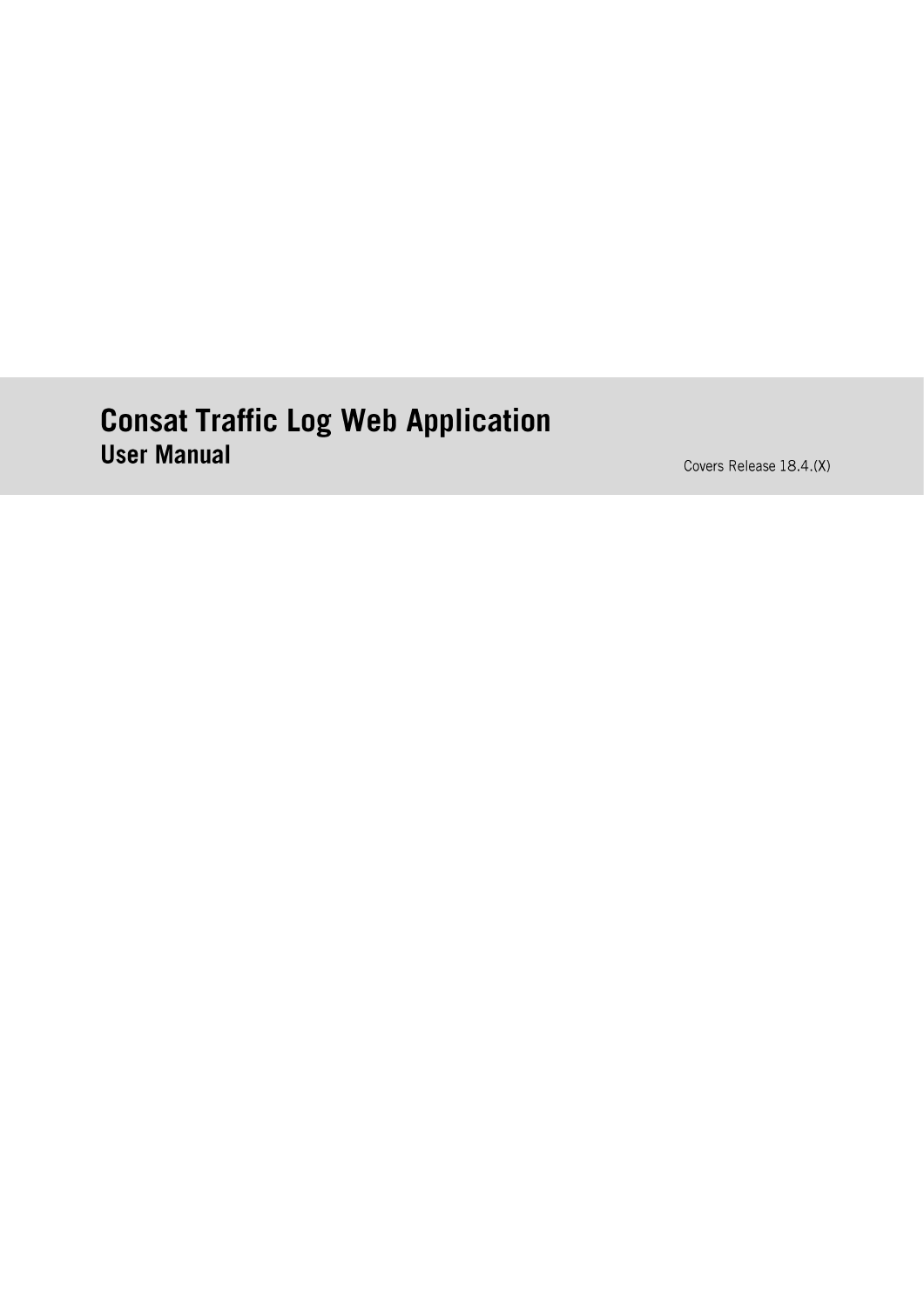#### © COPYRIGHT Consat Telematics AB 2018

All rights reserved.

The content of this document may be subject to revision without notice. Consat Telematics AB has no liability for typing errors in this document.

No part of this document may be copied, distributed, transmitted, transcribed, stored in a retrieval system, or translated into any human or computer language without the prior written permission of Consat Telematics AB.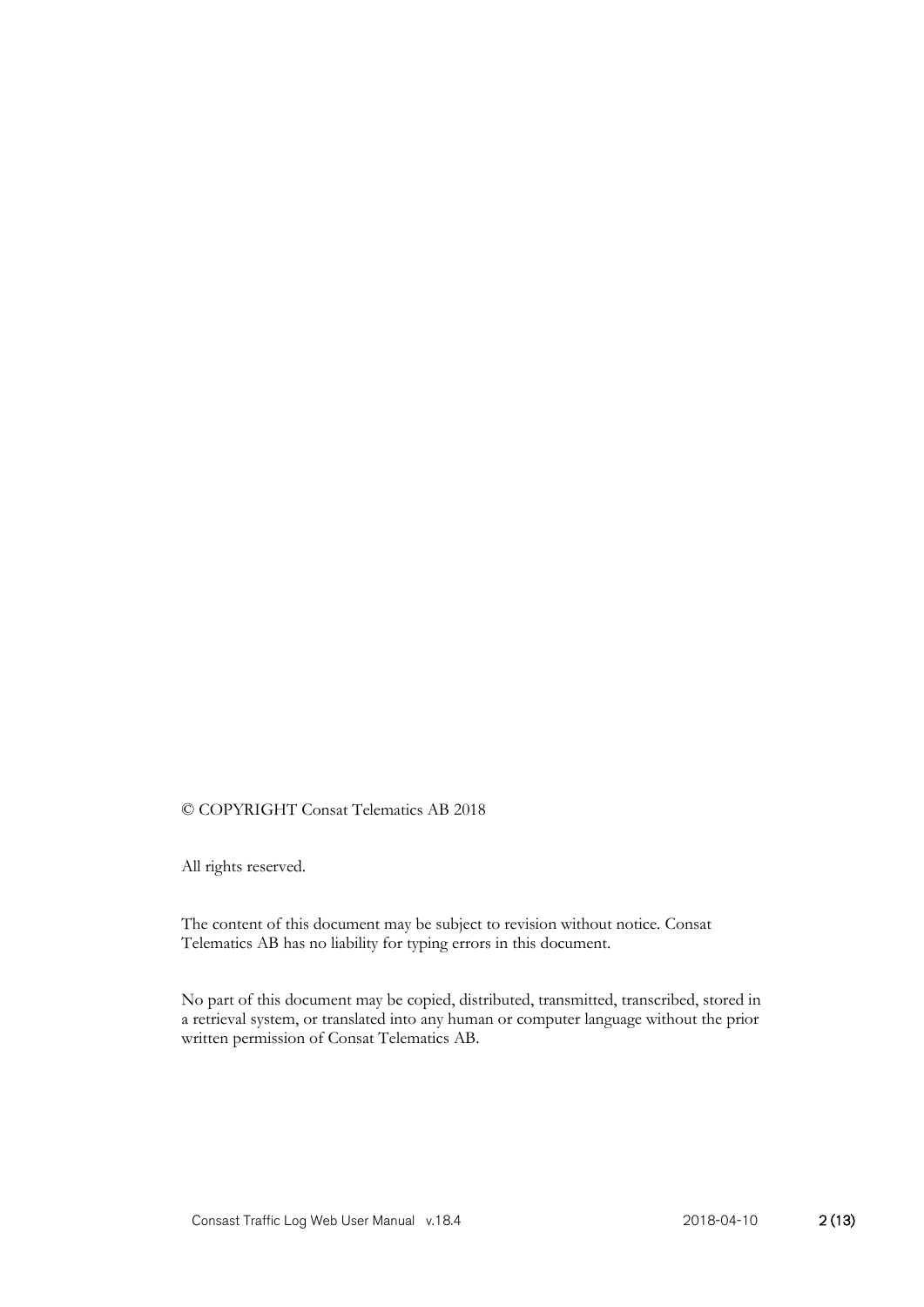# **Contents**

| $\mathbf{1}$ |   |  |
|--------------|---|--|
|              |   |  |
| 3            |   |  |
|              |   |  |
|              |   |  |
|              |   |  |
|              |   |  |
|              |   |  |
|              |   |  |
|              | 3 |  |
|              |   |  |
|              |   |  |
|              |   |  |
|              |   |  |
|              |   |  |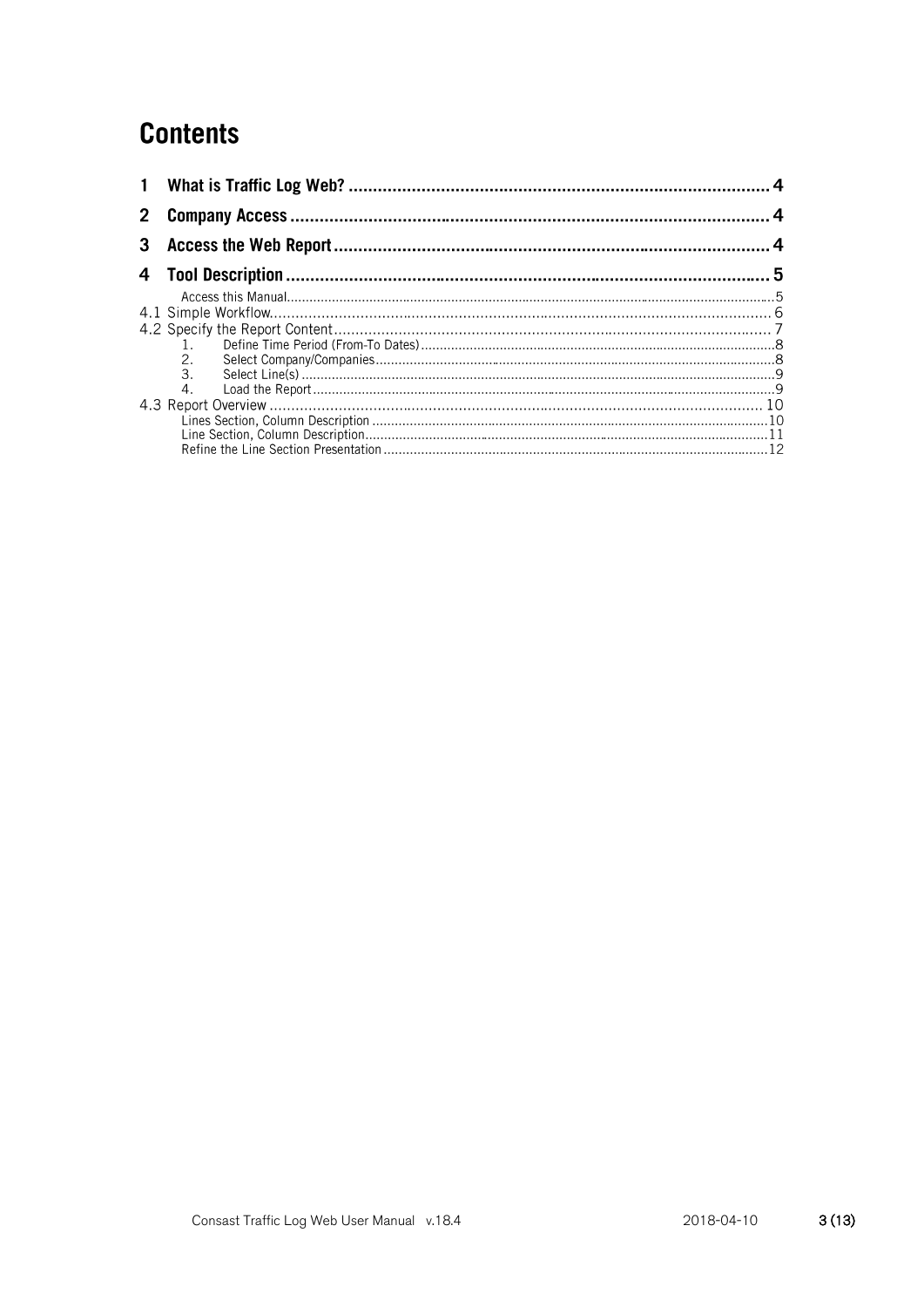#### **What is Traffic Log Web?**  $\blacksquare$

Traffic Log Web is a simple report, accessible over the web, showing logged "traffic deviation events" recorded by the system. The report covers a user defined time period and user selected set of lines.

The report lists all logged deviations by type and includes reported causes for individual deviations whenever such are reported by the drivers or traffic controllers.

#### $\overline{2}$ **Company Access**

See the FM Superuser manual for how to set up your company Access.

#### 3 **Access the Web Report**

To open the web report, browse to the Traffic Log URL provided by your Administrator. The following browsers are supported:

- Microsoft Edge
- Microsoft Explorer
- Google Chrome



- **1.** Enter your user name and password, provided by your administrator.
- **2.** Click on **Login** to open the report.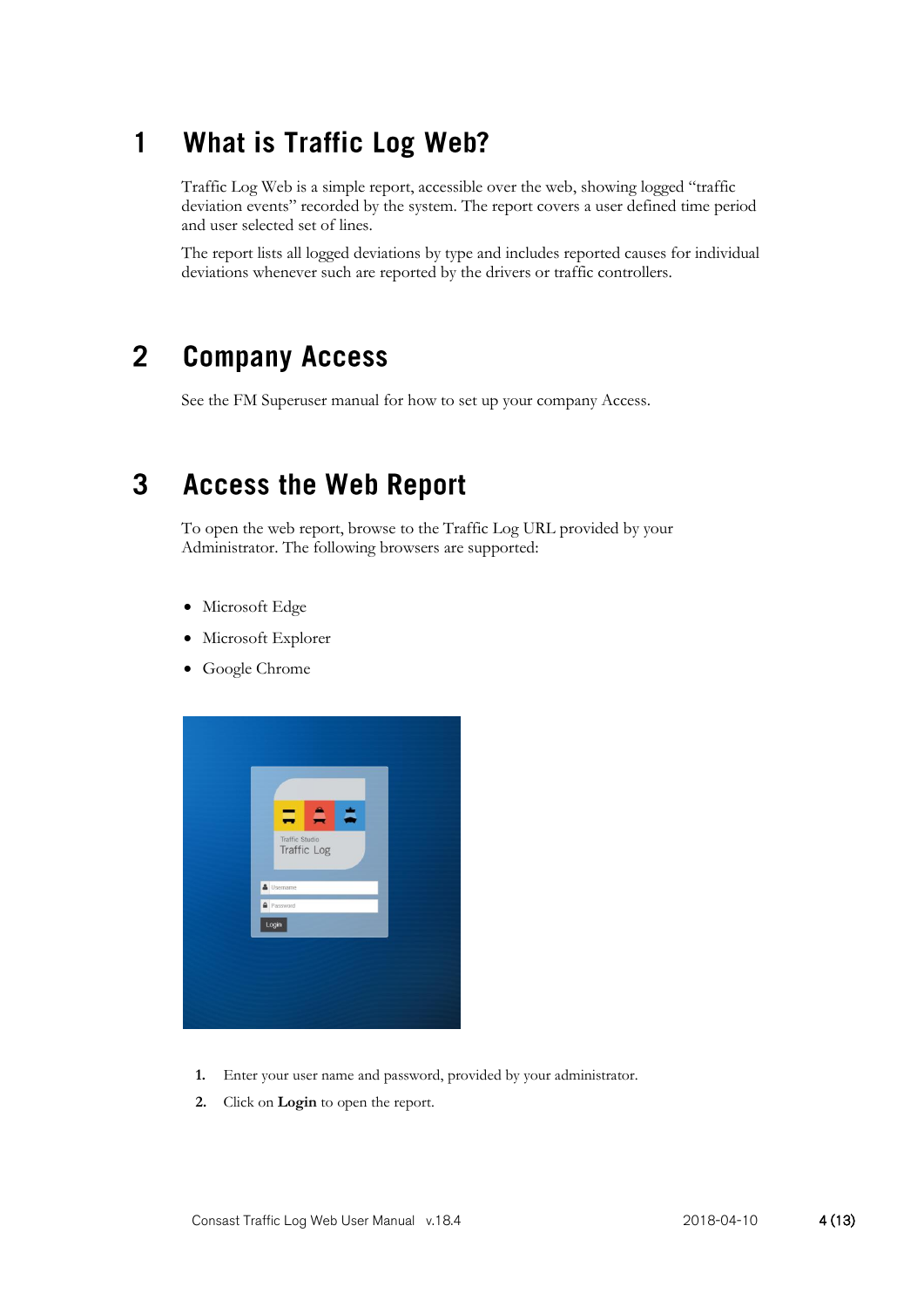#### **Tool Description**  $\overline{\mathbf{4}}$

The Traffic Log web report have many things in common with the corresponding Traffic Log tool in the Consat Traffic Studio application, but the reports are not identical.

Typically, the Traffic Studio version is used by the operators for analyzing the logged traffic and the web report by PTA (Public Transport Authorities), for assessing/verifying operator performance (although it can of course also be used by operators whenever web access is desired).

# **Access this Manual**

Click on the **information button** in the top right corner of the report window to access the pdf-manual at any time.

| <b>Traffic Log</b>                                                                                  |                 |                                      |           |                               |            |                            |              |                     |                        |                         |                     |                      |         | O  |
|-----------------------------------------------------------------------------------------------------|-----------------|--------------------------------------|-----------|-------------------------------|------------|----------------------------|--------------|---------------------|------------------------|-------------------------|---------------------|----------------------|---------|----|
| Report Parameters                                                                                   |                 |                                      |           |                               |            |                            |              |                     |                        |                         |                     |                      |         |    |
| Dates                                                                                               |                 |                                      |           |                               |            |                            |              |                     |                        |                         |                     |                      |         |    |
| 04/08/2018<br>04/01/2018                                                                            | Lines           |                                      |           |                               |            |                            |              |                     |                        |                         |                     |                      |         |    |
| Companies                                                                                           |                 |                                      |           |                               |            |                            |              |                     | <b>Late Departures</b> | <b>Early Departures</b> |                     |                      |         |    |
| 2.5 Bergen sentrum<br>2.4 Bergen nord                                                               | Line            | Journeys (Reported/Planned)          |           | Departures (Reported/Planned) |            | Journeys not driven        |              | Journeys Incomplete | from stoppoint         | from stoppoint          | Late Journeys Start | Early Journeys Start |         |    |
| 2.2 Bergen (<br>2.7 Vest                                                                            | 51              | 436/481                              |           | 10734/13058                   |            | 45                         | 65           |                     | 14                     | 304                     | O                   | $\circ$              |         |    |
|                                                                                                     | $^{52}$         | 163/176                              |           | 3250/3964                     |            | 13                         | 31           |                     | 0                      | 578                     |                     | Ü.                   |         |    |
|                                                                                                     | 53              | 452/497                              |           | 8794/10963                    |            | $45$                       | 101          |                     | 19                     | 949                     | $\mathbf{1}$        | $\circ$              |         |    |
|                                                                                                     | 54              | 237/244                              |           | 2324/2928                     |            | $\tau$                     | 20           |                     | $^{\circ}$             | SOT                     | $^{\circ}$          | $\circ$              |         |    |
| Lines                                                                                               | 56              | 88/91                                |           | 613/819                       |            | $\overline{\mathbf{3}}$    | $\mathbf{3}$ |                     | $\circ$                | 10 <sub>10</sub>        | $\circ$             | $\circ$              |         |    |
| Type here<br>21 2.2 Bergen sør                                                                      | 57              | 142/142                              |           | 1451/1771                     |            | $\circ$                    | 17           |                     | $\circ$                | 312                     | $\Omega$            | $\mathbb{O}$         |         |    |
| 22 2.2 Bergen sør<br>50E 2.2 Bergen sar<br>1 2.2 Bergen ser<br>2 2.2 Bergen sar<br>3 2.2 Bergen sar | Total           | 1518/1631<br>Line: 56 2.2 Bergen sør |           | 27166/33503                   |            | 113                        | 237          |                     | 33                     | 2460                    | $\mathbf{1}$        | $\circ$              |         |    |
| 4 2 2 Bergen sar<br>6 2.2 Bergen sør<br>2.2 Bergen sar<br>60 2.2 Bergen ser                         |                 | Event type filter (7/7) =            |           |                               |            |                            |              |                     |                        |                         |                     |                      |         | 13 |
| No of lines selected:6                                                                              |                 | Deviation/Cause V                    | Journey V | Destination V                 | Vehicle V  | Stop Point V               |              | Planned Departure V |                        | Actual Departure V      | Deviation $\nabla$  | Date V               | Cause V |    |
| Load report                                                                                         |                 | Journey incomplete                   | 534       | Birkelandsskiftet             |            | Espeland kai               |              | 06:20:00            |                        |                         |                     | 2018-04-03           |         |    |
|                                                                                                     | Early departure |                                      | 551       | Espeland                      | 3350228261 | Espeland øst               |              | 17:48:00            | 17:46:43               |                         | $-00.01:17$         | 2018-04-03           |         |    |
|                                                                                                     |                 | Journey incomplete                   | 548       | Birkelandsskiftet             |            | Espeland kai               |              | 16:23:00            |                        |                         |                     | 2018-04-05           |         |    |
|                                                                                                     |                 | Journey not driven                   | 553       | Espeland                      |            | Birkelandsskiftet B        |              | 18 51:00            |                        |                         |                     | 2018-04-05           |         |    |
|                                                                                                     |                 | Journey not driven                   | 554       | Birkelandsskiftet             |            | Espeland kai               |              | 19.08.00            |                        |                         |                     | 2018-04-05           |         |    |
|                                                                                                     |                 | Journey incomplete                   | 545       | Espeland                      | 3350228298 | <b>Birkelandsskiftet B</b> |              | 15:47:00            | 15:47:59               |                         | 00:00:59            | 2018-04-06           |         |    |
|                                                                                                     |                 | Journey not driven                   | 552       | <b>Birkelandsskiftet</b>      |            | Espeland kal               |              | 17:52:00            |                        |                         |                     | 2018-04-06           |         |    |
|                                                                                                     |                 | Early departure +1                   | 6294      | Birkelandsskiftet             | 3350228306 | Adlandsflaten              |              | 08:18:00            | 08:16:57               |                         | $-00.01:03$         | 2018-04-07           |         |    |
|                                                                                                     | Early departure |                                      | 6295      | Espeland                      | 3350228299 | Espeland vest              |              | 10:11:00            | 10.09.49               |                         | $-00.01:11$         | 2018-04-07           |         |    |
|                                                                                                     |                 | Early departure +1                   | 6297      | Espeland                      | 3350228272 | Espeland vest              |              | 15:11:00            | 15.09.28               |                         | $-00.01:32$         | 2018-04-07           |         |    |
|                                                                                                     | Early departure |                                      | 6298      | Birkelandsskiftet             | 3350228272 | Adlandsflaten              |              | 15:19:00            | 15:17:38               |                         | $-00.01:22$         | 2018-04-07           |         |    |
|                                                                                                     |                 | Early departure +1                   | 6299      | Espeiand                      | 3350228272 | Espeland vest              |              | 19:11:00            | 19.08:47               |                         | $-00.02:13$         | 2018-04-07           |         |    |
|                                                                                                     | Early departure |                                      | 6300      | Birkelandsskiftet             | 3350228272 | <b>Ellomstendalen</b>      |              | 19.29:00            | 19.27.59               |                         | $-00.01;01$         | 2018-04-07           |         |    |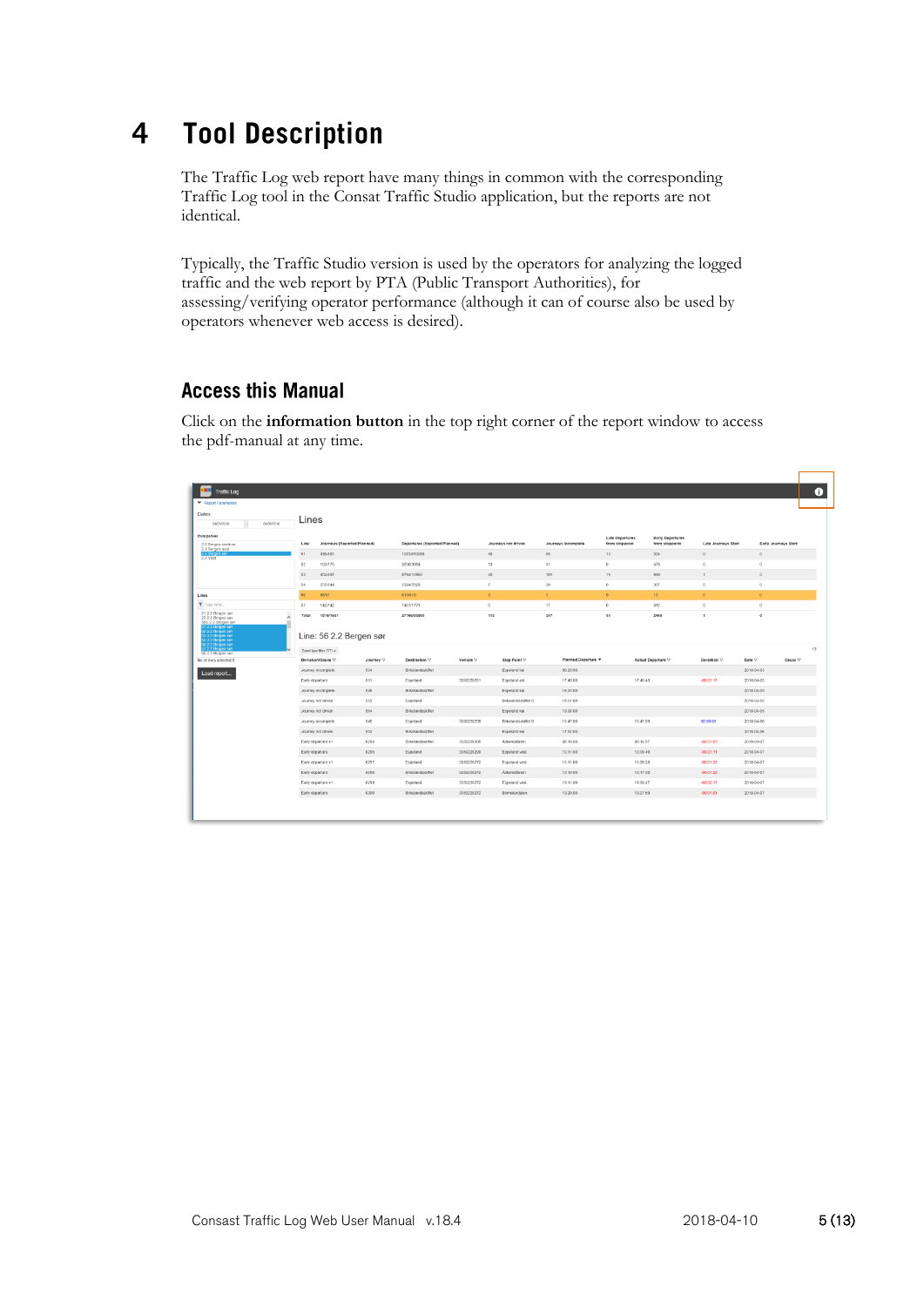#### $4.1$ **Simple Workflow**

The Traffic Log report has a very simple workflow: Enter from- and to-dates (1), select company/companies (2), select line/lines (3), press the "**Load report**" button (4) and view the resulting overview report.

In the top **Lines** overview section (5), select a line to view the individual logged deviations in the **Line** section below (6), and sort that list by any column, if needed. An event/deviation type filter lets you narrow down the presentation to the particular deviations you are interested in.

| 田<br><b>Traffic Log</b><br>▼ Report Parameters.                                                  |                                     |                  |                               |            |                      |                     |                                          |                                           |                     |                      | $\bullet$ |
|--------------------------------------------------------------------------------------------------|-------------------------------------|------------------|-------------------------------|------------|----------------------|---------------------|------------------------------------------|-------------------------------------------|---------------------|----------------------|-----------|
| <b>Dates</b><br>04/01/2018<br>0002018                                                            | Lines                               |                  |                               |            |                      |                     |                                          |                                           |                     |                      |           |
| Companies<br>2.5 Berger Aentrum                                                                  | Journeys (Reported/Planned)<br>Line |                  | Departures (Reported/Planned) |            | Journeys not driven  | Journeys Incomplete | <b>Late Departures</b><br>from stoppoint | <b>Early Departures</b><br>from stoppoint | Late Journeys Start | Early Journeys Start |           |
| 2 Bot<br>◠                                                                                       | 51<br>436/481                       |                  | 10734/13058                   |            | 45                   | 65                  | $14\,$                                   | 304                                       | $\circ$             | $\circ$              |           |
| 2.7 Vest                                                                                         | 52<br>163/176                       |                  | 3250/3954                     |            | 13                   | 31                  | O                                        | 578                                       | $\circ$             | $\circ$              |           |
|                                                                                                  | 53<br>452/497                       | 5                | 8794/10963                    |            | 45                   | 101                 | 19                                       | 949                                       | 1                   | $\circ$              |           |
|                                                                                                  | 54<br>237/244                       |                  | 2324/2928                     |            | $\tau$               | 20                  | $^{\circ}$                               | SOT                                       | $^{\circ}$          | $\circ$              |           |
| Lines                                                                                            | 56<br>88/91                         |                  | 613/819                       |            | $\mathfrak{A}$       | $\mathbf{A}$        | $\circ$                                  | 10 <sub>10</sub>                          | $\circ$             | $\circ$              |           |
| Type here.                                                                                       | 57<br>142/142                       |                  | 1451/1771                     |            | $\circ$              | 17                  | $\circ$                                  | 312                                       | $\circ$             | $\circ$              |           |
| 21 2.2 Bergen sør<br>3<br>22 2.2 Bergen sar<br>50E 2.2 Bergen sar                                | 1518/1631<br>Total                  |                  | 27166/33503                   |            | 113                  | 237                 | 33                                       | 2460                                      | $\mathbf{I}$        | $\circ$              |           |
| i1 2.2 Bergen sør<br>2.2.2 Bergen sør<br>is 2.2 Bergen say<br>14 2.2 Bergen say<br>16 2.2 Bergen | Line: 56 2.2 Bergen søl             |                  |                               |            |                      |                     |                                          |                                           |                     |                      |           |
| 2.2 Bergen say<br>60 2.2 Be hen sør                                                              | Event type filter $(7/7)$ $\sim$    |                  |                               |            |                      |                     |                                          |                                           |                     |                      | 13        |
| <b>Mount lines is declect 0</b>                                                                  | Deviation/Cause V                   | Journey $\nabla$ | Destination V                 | Vehicle V  | <b>Stop Point V</b>  | Planned Departure V |                                          | Actual Departure V                        | Deviation $\nabla$  | Date V               | Cause V   |
| Load report.                                                                                     | Journey incomplete                  | 534              | Birkelandsskiftet             |            | Espeland kai         | 06:20:00            |                                          |                                           |                     | 2018-04-03           |           |
| 4                                                                                                | Early departure                     | 551              | Espeland                      | 3350228261 | Espeland ast         | 17:48:00            | 17:46:43                                 |                                           | $-00.01:17$         | 2018-04-03           |           |
|                                                                                                  | Journey incomplete                  | 548              | Birkelandsskiffet             |            | Espeland kal         | 16:23:00            |                                          |                                           |                     | 2018-04-05           |           |
|                                                                                                  | Journey not driven                  | 553              |                               |            | Eirkelandsskiftet B  | 18.51:00            |                                          |                                           |                     | 2018-04-05           |           |
|                                                                                                  | Journey not driven                  | 554              | 6                             |            | Espeland kai         | 19.08:00            |                                          |                                           |                     | 2018-04-05           |           |
|                                                                                                  | Journey incomplete                  | 545              |                               | 3350228298 | Birkelandsskiftet B  | 15:47:00            | 15:47:59                                 |                                           | 00:00:59            | 2018-04-06           |           |
|                                                                                                  | Journey not driven                  | 552              | sskiftet                      |            | Espeland kal         | 17:52:00            |                                          |                                           |                     | 2018-04-06           |           |
|                                                                                                  | Early departure +1                  | 6294             | Birkelandsskiftet             | 3350228306 | Adlandsflaten        | 08:18:00            | 08:16:57                                 |                                           | $-00.01:03$         | 2018-04-07           |           |
|                                                                                                  | Early departure                     | 6295             | Espeland                      | 3350228299 | Espeland vest        | 10:11:00            | 10.09.49                                 |                                           | $-00.01:11$         | 2018-04-07           |           |
|                                                                                                  | Early departure +1                  | 6297             | Espeland                      | 3350228272 | Espeland vest        | 15:11:00            | 15.09.28                                 |                                           | $-00.01:32$         | 2018-04-07           |           |
|                                                                                                  | Early departure                     | 6298             | Birkelandsskiftet             | 3350228272 | Adlandsflaten        | 15:19:00            | 15:17:38                                 |                                           | $-00.01:22$         | 2018-04-07           |           |
|                                                                                                  | Early departure +1                  | 6299             | Espeland                      | 3350228272 | Espeland vest        | 19:11:00            | 19.08:47                                 |                                           | $-00.02:13$         | 2018-04-07           |           |
|                                                                                                  | Early departure                     | 6300             | Birkelandsskiftet             | 3350228272 | <b>Elomsterdalen</b> | 19.29:00            | 19:27:59                                 |                                           | $-00.01:01$         | 2018-04-07           |           |
|                                                                                                  |                                     |                  |                               |            |                      |                     |                                          |                                           |                     |                      |           |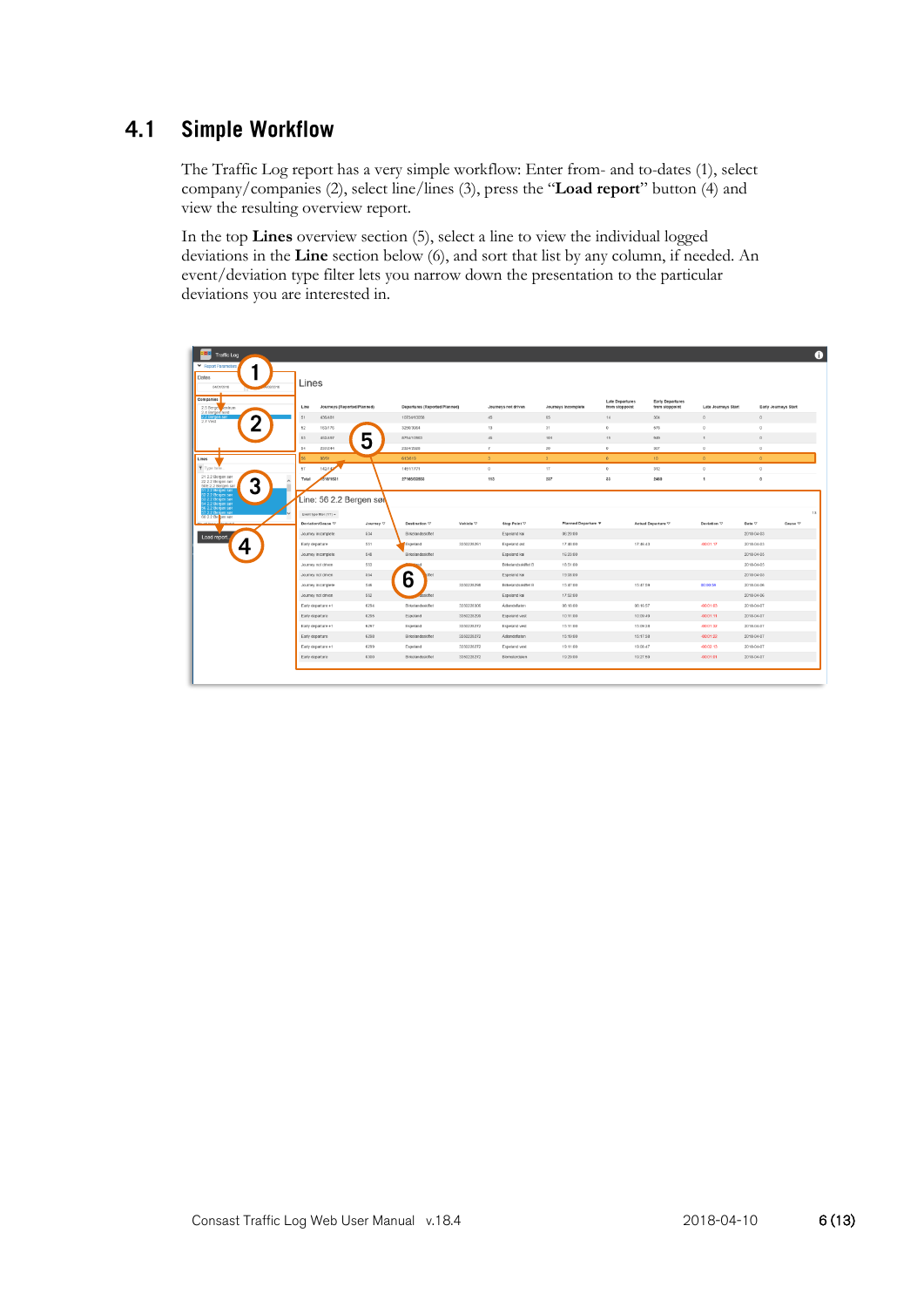#### **Specify the Report Content**  $4.2$

The Traffic log report covers a specific time period between two set dates, and a selected number of individual lines, serviced by a selected operator. **When the web application is first opened, the report is empty and all sections but the Dates section are greyed out.** To view the resulting report, you must first enter the time period and select the lines the report is to cover, and then perform the database search by clicking on the Load report button, see image below.

| : 8 :                                                                                                                                             |                                                                                                                                                                                                                                                                                                                                                                      |
|---------------------------------------------------------------------------------------------------------------------------------------------------|----------------------------------------------------------------------------------------------------------------------------------------------------------------------------------------------------------------------------------------------------------------------------------------------------------------------------------------------------------------------|
| <b>Traffic Log</b><br><b>Report Parameters</b>                                                                                                    |                                                                                                                                                                                                                                                                                                                                                                      |
| Dates                                                                                                                                             | 1. Define Time Period                                                                                                                                                                                                                                                                                                                                                |
| 04/01/2018<br>04/08/2018                                                                                                                          | Enter start and end dates by clicking in the corresponding<br>fields to open the from-to-date selection calendars.                                                                                                                                                                                                                                                   |
| Companies                                                                                                                                         | 2. Select the Company/Companies the Report is to Cover                                                                                                                                                                                                                                                                                                               |
| 2.5 Bergen sentrum<br>2.4 Bergen nord                                                                                                             |                                                                                                                                                                                                                                                                                                                                                                      |
| 2.2 Bergen sør<br>27 Vest                                                                                                                         | When the time period is selected, the Companies menu will<br>be populated. Select one company by clicking on a row.<br>Select multiple companies by ctrl-clicking on the<br>corresponding rows (De-select individual companies by ctrl-<br>clicking). Select a sequence of lines by shift-clicking.                                                                  |
| Lines                                                                                                                                             |                                                                                                                                                                                                                                                                                                                                                                      |
| $\overline{\mathbf{Y}}$ Type here                                                                                                                 | 3. Select the Line(s) the Report is to Cover                                                                                                                                                                                                                                                                                                                         |
| 21 2.2 Bergen sør<br>22 2.2 Bergen sør<br>50E 2.2 Bergen sør<br>51 2.2 Bergen sør<br>52 2.2 Bergen S or<br>53 2.2 Bergen sør<br>54 2.2 Bergen sør | When the time period is selected, the lines menu will be<br>populated. Select one line by clicking on a row. Select<br>multiple lines by ctrl-clicking on the corresponding rows (De-<br>select individual lines by ctrl-clicking on a selected line).<br>Select a sequence of lines by shift-clicking.<br>Use the free text filter to quickly find lines to select. |
| 56 2.2 Bergen sør<br>57 2.2 Bergen sør<br>60 2.2 Bergen sør                                                                                       | The current number of selected lines are listed below.                                                                                                                                                                                                                                                                                                               |
| No of lines selected:6                                                                                                                            |                                                                                                                                                                                                                                                                                                                                                                      |
| Load report                                                                                                                                       | 4. Load report: Perform Search                                                                                                                                                                                                                                                                                                                                       |
|                                                                                                                                                   | The database is searched according to the above<br>selections and the report is presented.                                                                                                                                                                                                                                                                           |
|                                                                                                                                                   | Note: If you have selected a long time period and/or                                                                                                                                                                                                                                                                                                                 |

many lines the report can tacke a while to load.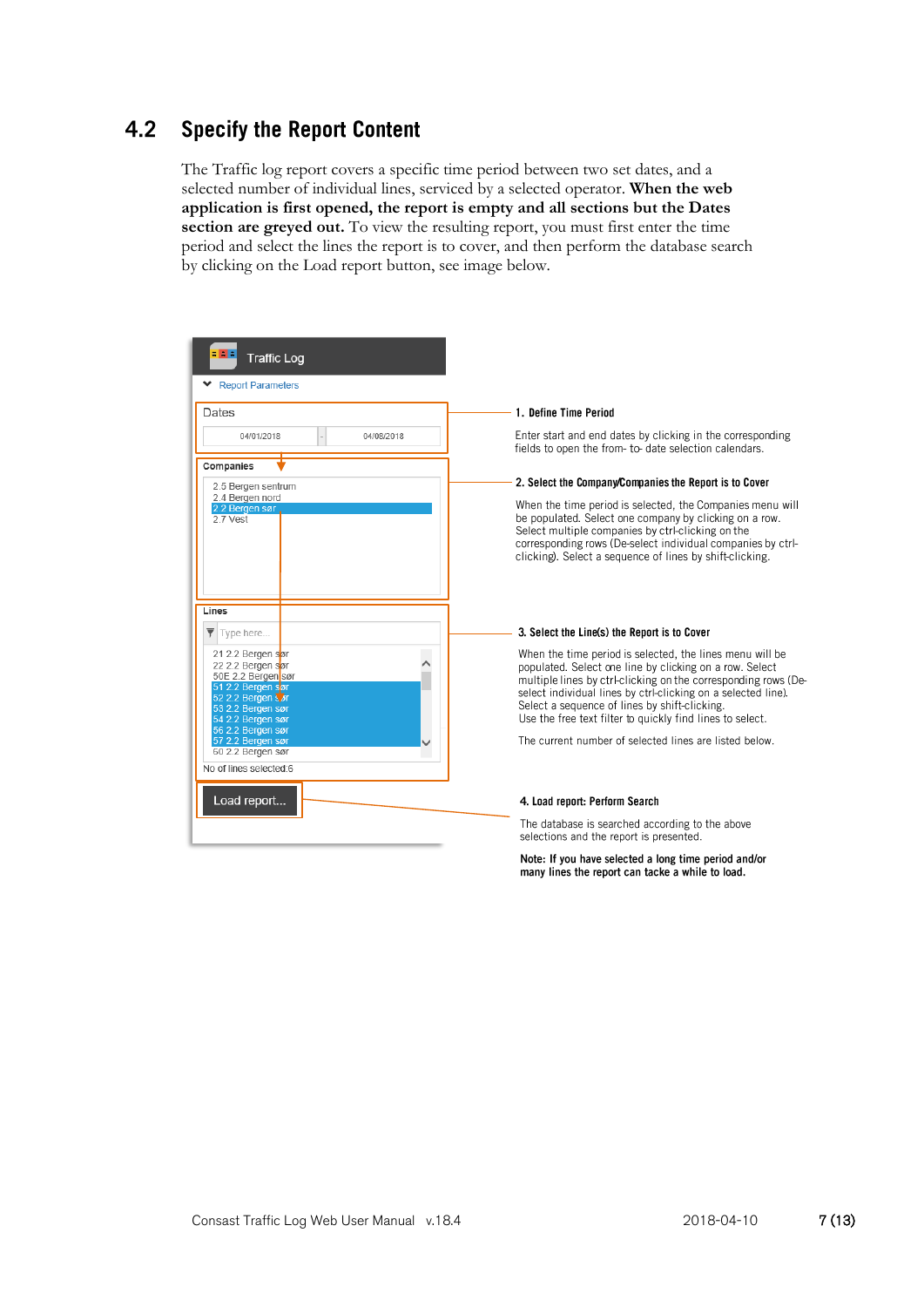### 1. Define Time Period (From-To Dates)



Open the date menus by clicking in the corresponding from/to fields.

Enter a date by clicking in the calendar. Change month by clicking on the left/right arrows in the calendar menu.

Note: When both the from and to-dates have been selected, the dates included in the selected time period are highlighted grey in the calendar (see image)

# 2. Select Company/Companies

As soon as the from-to dates have been selected, the Companies menu loads, **showing all companies you have access to.**

• For setting up company access, see the Consat FM Superuser Manual

#### Companies

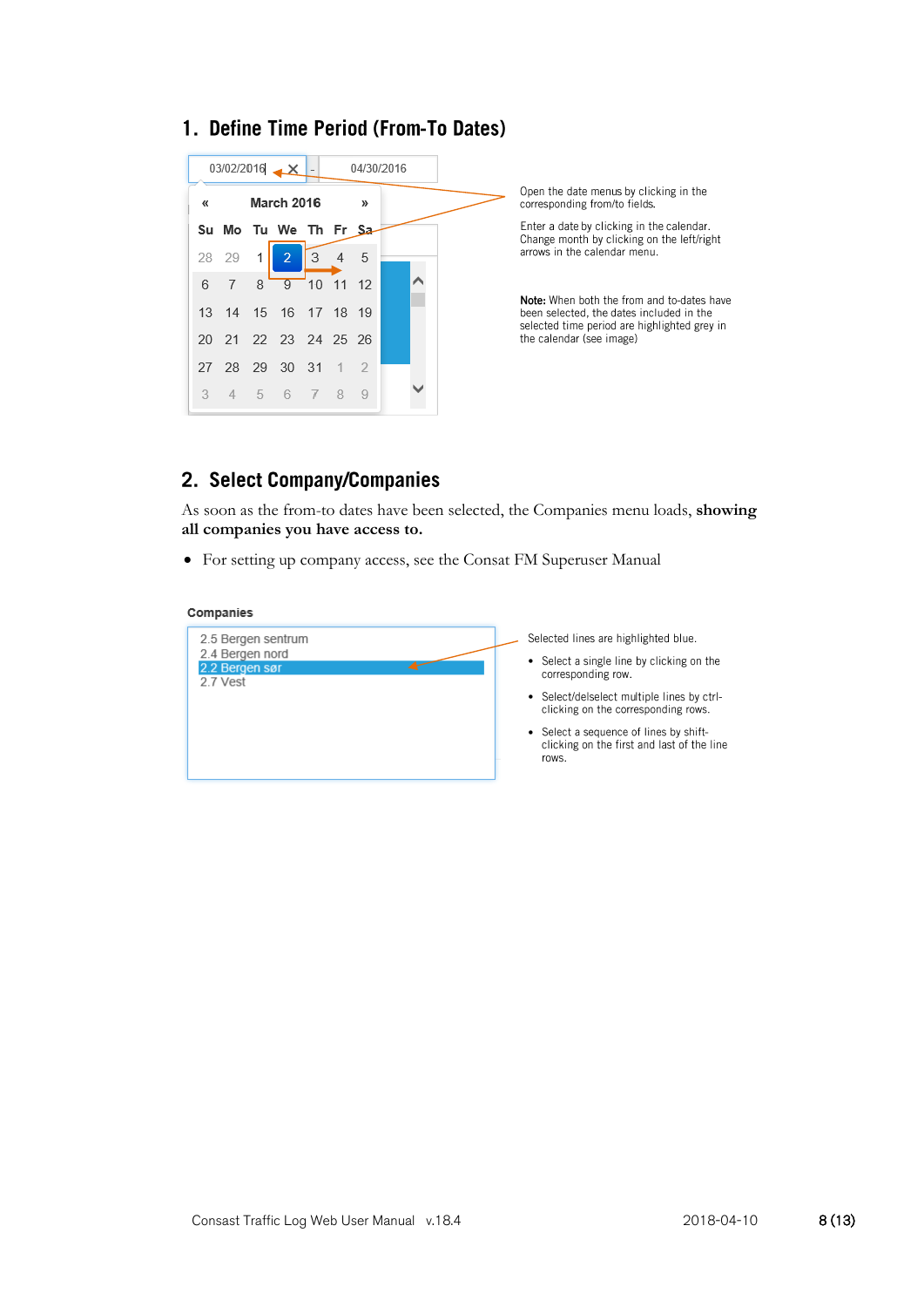# 3. Select Line(s)

As soon as the company/companies have been selected, the Lines menu loads, **showing all lines with planned traffic during the selected period.**



# 4. Load the Report

When you are satisfied with the time and lines selection, click on the **Load report…** button to start the database search. If the selection is not permitted/not complete this will be indicated with a symbol and the Load report button will be greyed out.

Note: The search may take a while if you have selected a long period and/or many lines.

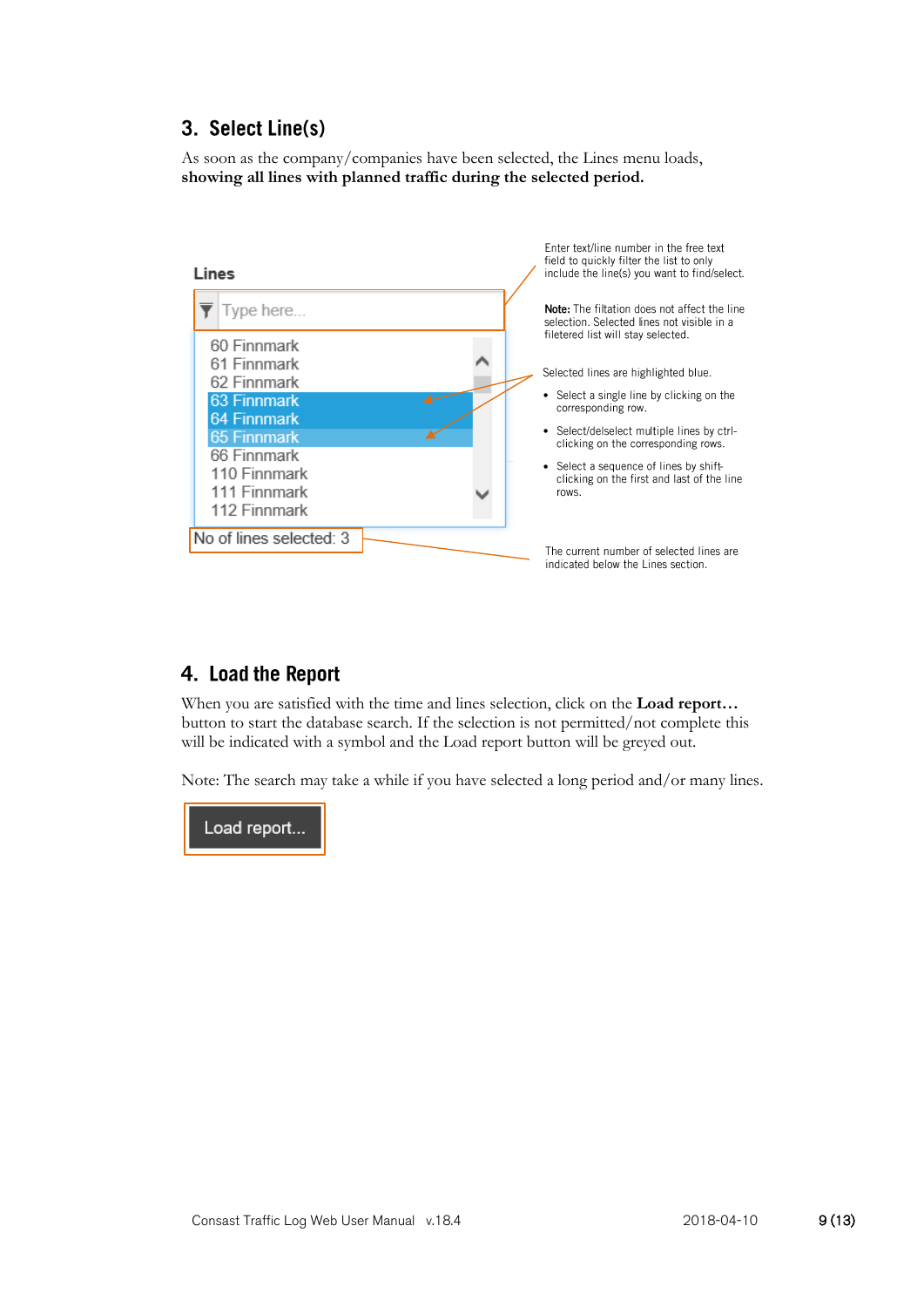#### $4.3$ **Report Overview**

The presented report consists of two related sections: A top, Lines overview section, shows key traffic and deviation statistics for each searched line. This section can be used for general assessment of deviations on a per-line basis or for comparing lines. The Journeys and Departures columns can also be used to assess how relevant the available data is i.e. how much data is available compared to the amount of planned traffic.

- Click on a list row in this section to select a particular line and view all individual logged deviations on that line during the selected period, in the Line section below.
- You can hide/view the search section anytime (to make more room for the top Lines table) by clicking on the **Report Parameters** label in the top left corner.

|                                                                                                                                  |                                                         | Click on the Report Parameters label to<br>hide/view the search section. |                                              |            |                                           |                                     |                                   |                                    |                          |                          |                     |           |                                    |
|----------------------------------------------------------------------------------------------------------------------------------|---------------------------------------------------------|--------------------------------------------------------------------------|----------------------------------------------|------------|-------------------------------------------|-------------------------------------|-----------------------------------|------------------------------------|--------------------------|--------------------------|---------------------|-----------|------------------------------------|
| ×,<br>offici Log                                                                                                                 |                                                         |                                                                          |                                              |            |                                           |                                     |                                   |                                    |                          |                          |                     | $\bullet$ |                                    |
| <b>M. Regard Patronology</b><br>Dates<br>1610213<br>Companies                                                                    | Lines<br>0000008                                        |                                                                          |                                              |            |                                           |                                     |                                   |                                    |                          |                          |                     |           | (Searched) Lines: Overview         |
| 2.5 BONCH SCHOUT<br>7.4 ISS/GCB FAINT                                                                                            | Line                                                    | Journeys (Reported Planned)                                              | Departures (Reported/Hanned)                 |            | Journeys not driver                       | Journeys Incomplete                 | Late Departures<br>from stoppeint | Early Departures<br>from staggoint | Late Journeys Bort       |                          | Early Journeys Bart |           |                                    |
| 2.2 Doroch                                                                                                                       | 435451                                                  |                                                                          | 1073410000                                   |            | 45                                        | 65                                  | 14                                | 804                                | $\Delta$                 |                          |                     |           | The top Lines section              |
|                                                                                                                                  | 952/1/5<br>NA <sup>1</sup>                              |                                                                          | 220400907                                    |            | $^{12}$                                   | 11                                  | $\mathbf{c}$                      | bit                                | $\mathbf{D}$             | $\alpha$                 |                     |           | presents key deviation             |
|                                                                                                                                  | 452457<br>83                                            |                                                                          | 876410960                                    |            | 45                                        | 101                                 | 16                                | 625                                | $\mathbf{f}$             | $\circ$                  |                     |           |                                    |
|                                                                                                                                  | 21/244<br>$^{54}$<br><b>DANK</b>                        |                                                                          | 233/4/2123<br>015/019                        |            | $\mathbb{R}$<br>$\sim$                    | 20<br>$\alpha$                      | $\alpha$<br>$\sigma$              | 50<br>10                           | $\mathbf{D}$<br>$\Delta$ | $\circ$<br>$\Delta$      |                     |           | statistics for all                 |
| T type term                                                                                                                      | 142142<br>oz.                                           |                                                                          | 145/1771                                     |            |                                           | 17                                  | $\mathbf{c}$                      | 312                                | $\circ$                  | $\circ$                  |                     |           | searched lines.                    |
| 212.2 Notice set<br>32.2.3 Notpasser                                                                                             | Total                                                   | 1010/1021                                                                | 2716013203                                   |            | 113                                       | 037                                 | 22                                | 2460                               |                          | $\bullet$                |                     |           |                                    |
| su magonier<br>23 Dergeneer<br>23 Dergeneer<br>23 Barjonser<br><b>SINGLE DE CEN SAY</b><br>No of Imagine hotel to<br>Load report | ENVIRONMENTOS<br>Deviation/Cause 12<br>Annoy regressive | Line: 56 2.2 Bergen sør<br>Journey <sup>12</sup><br>554                  | Destination <sup>12</sup><br>Heksbeschoktike | Vehicle 12 | Stop Point V<br><b>Engelseed for</b>      | <b>Planned Departure</b><br>0620.00 |                                   | Actual Departure 17                | Deviation %              | Date V<br>2018-01-03     | Cause V             | C.        |                                    |
|                                                                                                                                  | Early departure                                         | 551                                                                      | Estekand                                     | 3350225261 | Esperand ast                              | 17.48.00                            |                                   | 12:45:43                           | 000117                   | 2018 04:00               |                     |           |                                    |
|                                                                                                                                  | диатог полці ді                                         | <b>Mid</b>                                                               | <b>Mekstersbokillo</b>                       |            | <b>Engelsed for</b>                       | 162100                              |                                   |                                    |                          | 2018-01-06               |                     |           | (Selected) Line: Logged Deviations |
|                                                                                                                                  | Journey not driven                                      | 553                                                                      | Estekend                                     |            | Elise and social                          | 18:51.00                            |                                   |                                    |                          | 2018 04:05               |                     |           |                                    |
|                                                                                                                                  | Journey not driven<br>Journey incomplete                | $10-1$<br>546                                                            | <b>BRIDGERS</b><br><b>Dependent</b>          | 3350225251 | <b>Esperant has</b><br>First and cochet F | 12,000<br>124700                    |                                   | 12:27:59                           | 0309.59                  | 2018-01-06<br>2010/04/06 |                     |           |                                    |
|                                                                                                                                  | JOSEBEN FOR GENERA                                      | $202 -$                                                                  | <b>BIRDSHOSSKICH</b>                         |            | Esperant has                              | 17,57,00                            |                                   |                                    |                          | 2018-04-06               |                     |           | In the bottom, Line, section       |
|                                                                                                                                  | Daty department                                         | 4284                                                                     | <b>Britekenholdier</b>                       | 3350225307 | Attentioner                               | 001800                              |                                   | 03:55:57                           | 00:01:00                 | 2010/04/07               |                     |           | all deviations logged on the       |
|                                                                                                                                  | Early objecture                                         | 6295                                                                     | Escoard                                      | 3350225233 | Esperand octo                             | 10.11.00                            |                                   | 1000309                            | 40001311                 | 2018-04-07               |                     |           |                                    |
|                                                                                                                                  | Easy department                                         | zooy                                                                     | Penahand                                     | 3350736973 | <b>Exprised test</b>                      | 1511.00                             |                                   | 15:09:20                           | 400102                   | 2010/04/07               |                     |           | line selected in the top           |
|                                                                                                                                  | Early departure                                         | <b>ADRK</b>                                                              | <b>RISTORIOUS</b>                            | 8350225272 | Adandation                                | 19.19.00                            |                                   | 15:17:58                           | -200122                  | 2268-04-07               |                     |           | section are listed. The list       |
|                                                                                                                                  | <b>Dely deputation</b>                                  | 2001                                                                     | Penaharat                                    | 335071697  | <b>Constructions</b>                      | 1811.00                             |                                   | 19.05.07                           | 2010/05/05               | 2010-04-07               |                     |           |                                    |
|                                                                                                                                  | Early decorture                                         | 6900                                                                     | Birkosandsskatch                             | 0300225272 | Ekomsterdalen                             | 19:29:00                            |                                   | 15:27:59                           | 400101                   | 2018-04-07               |                     |           | can be filtered by deviation       |
|                                                                                                                                  |                                                         |                                                                          |                                              |            |                                           |                                     |                                   |                                    |                          |                          |                     |           | type and sorted as needed.         |

Tip: The number of table rows are indicated to the right, above the table.

# **Lines Section, Column Description**

• Note: The thresholds that rule departures/arrivals "late" or "early" are system dependent and set according to customer preferences.

| Line                        | Line number/name                                                                                                                                                                                                                                                                                         |
|-----------------------------|----------------------------------------------------------------------------------------------------------------------------------------------------------------------------------------------------------------------------------------------------------------------------------------------------------|
| Journeys (Reported/Planned) | The number of journeys with a vehicle assigned to the<br>journey and sending reports, compared to the total<br>number of planned journeys on the particular line,<br>during the searched period.                                                                                                         |
|                             | The ratio gives an indication of how representative the<br>deviation log is, and how much of the planned traffic<br>that is actually performed. (Vehicles outside the<br>system is of course not included in this data. This<br>must be taken into consideration when evaluation the<br>report content). |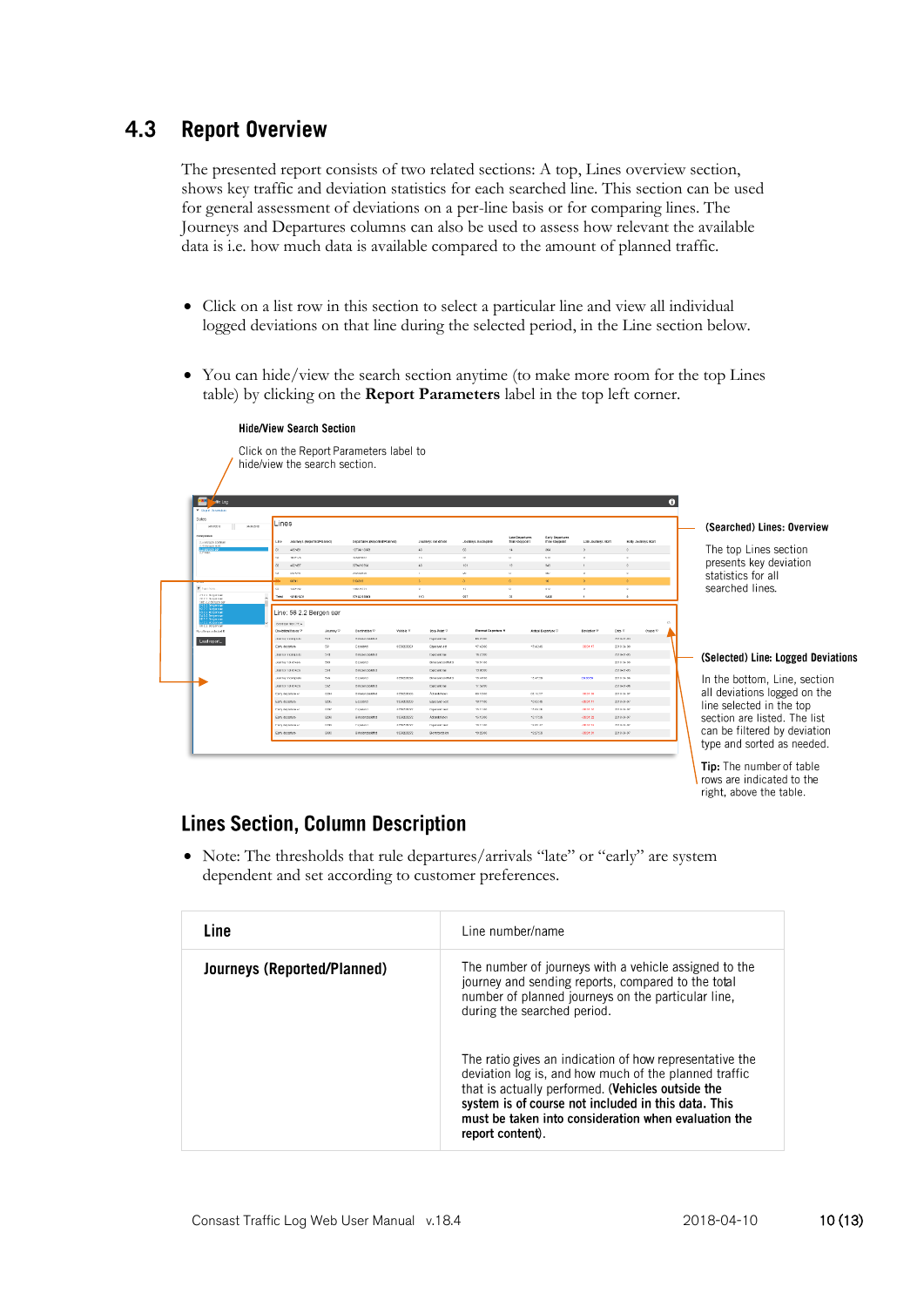| <b>Departures (Reported/Planned)</b>   | The number of logged stop point departures/pass-bys,<br>compared to the total number of planned stop point<br>departures on all planned journeys, serivicing the<br>particular line during the searched period.<br>The ratio gives an indication of how representative the<br>deviation log is, and how much of the planned traffic<br>that is actually performed. (Vehicles outside the<br>system is of course not included in this data. This<br>must be taken into consideration when evaluation the<br>report content). |
|----------------------------------------|-----------------------------------------------------------------------------------------------------------------------------------------------------------------------------------------------------------------------------------------------------------------------------------------------------------------------------------------------------------------------------------------------------------------------------------------------------------------------------------------------------------------------------|
| Journeys not driven                    | The number of planned but, according to the log, not<br>driven journeys.                                                                                                                                                                                                                                                                                                                                                                                                                                                    |
| Journeys Incomplete                    | The number of journeys not completely serviced<br>(where the vehicle did not report either<br>arrival/departure/pass-by at all stops on the journey<br>route).                                                                                                                                                                                                                                                                                                                                                              |
| Late Departures from stoppoint         | The number of departures that were more than<br>(system dependent threshold) minutes late.                                                                                                                                                                                                                                                                                                                                                                                                                                  |
| <b>Early Departures from stoppoint</b> | The number of departures that were more than<br>(system dependent threshold) minutes early.                                                                                                                                                                                                                                                                                                                                                                                                                                 |
| Late Journeys Start                    | The number of journey starts that were more than<br>(system dependent threshold) minutes late.                                                                                                                                                                                                                                                                                                                                                                                                                              |
| <b>Early Journeys Start</b>            | The number of journey starts that were more than<br>(system dependent threshold) minutes early.                                                                                                                                                                                                                                                                                                                                                                                                                             |

# Line Section, Column Description

- Note that not all columns apply to all Deviation events. Table cells without data are left blank.
- If a deviation is logged at several stops in a row, only the first one is listed and the total number of stops affected are indicated after the deviation, see below.

| Early departure +3 |  |  |
|--------------------|--|--|
| Early departure    |  |  |

| <b>Event Type</b> | The type of deviation (se previous table for description).<br>Early departure<br>Early journey start<br>Journey incomplete<br>Journey incomplete<br>Late departure<br>Late journey start<br>Deviation Cause reported (cause of deviation reported by driver/traffic<br>controller) |
|-------------------|------------------------------------------------------------------------------------------------------------------------------------------------------------------------------------------------------------------------------------------------------------------------------------|
| Journey           | The journey affected by the deviation                                                                                                                                                                                                                                              |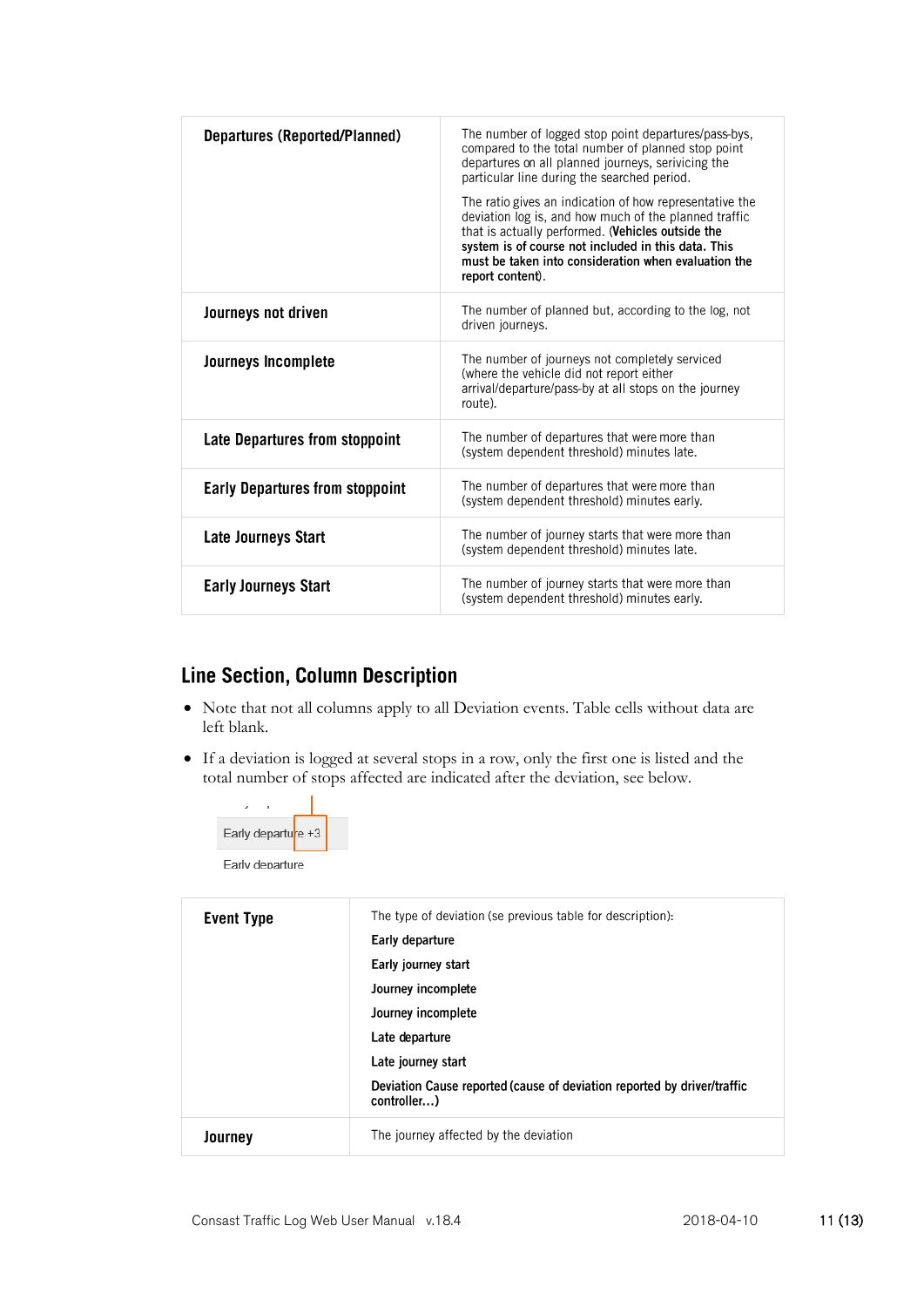| <b>Destination</b>       | The journey destination                                                                                                                                                                                                 |
|--------------------------|-------------------------------------------------------------------------------------------------------------------------------------------------------------------------------------------------------------------------|
| <b>Vehicle</b>           | The vehicle reporting the deviation                                                                                                                                                                                     |
| <b>Stop Point</b>        | The stop point where the deviation was recorded.<br>(If several sequential stop points were affected, the first one is listed.)                                                                                         |
| <b>Planned Departure</b> | The planned departure time, according to the timetable                                                                                                                                                                  |
| <b>Actual Departure</b>  | The actual, logged, time of departure - at the stop point where the<br>deviation was logged.<br>(If several sequential stop points were affected, the first one is listed.)                                             |
| <b>Deviation</b>         | The deviation from the timetable.<br>(The difference between the planned and the actual departure time.)                                                                                                                |
| <b>Date</b>              | The date when the deviation occurred                                                                                                                                                                                    |
| Cause                    | The reported cause of a deviation<br>(Causes can be reported by drivers using the driver interface, or by<br>traffic controllers using the Report Reason tool in the Traffic Studio<br>traffic controller application.) |

### **Refine the Line Section Presentation**

To make the often long lists of deviation events logged on each line more manageable, you can both filter the list to show only deviations of interest, and sort the table by the column of choice. See descriptions below.

#### Deviation Type Filter

The Deviation (Event) type filter allows you to focus the presentation on only the types of deviation you are interested in. Open the menu by clicking in the menu field and uncheck the deviation/event types you do not want to include in the report. The list is immediately updated.